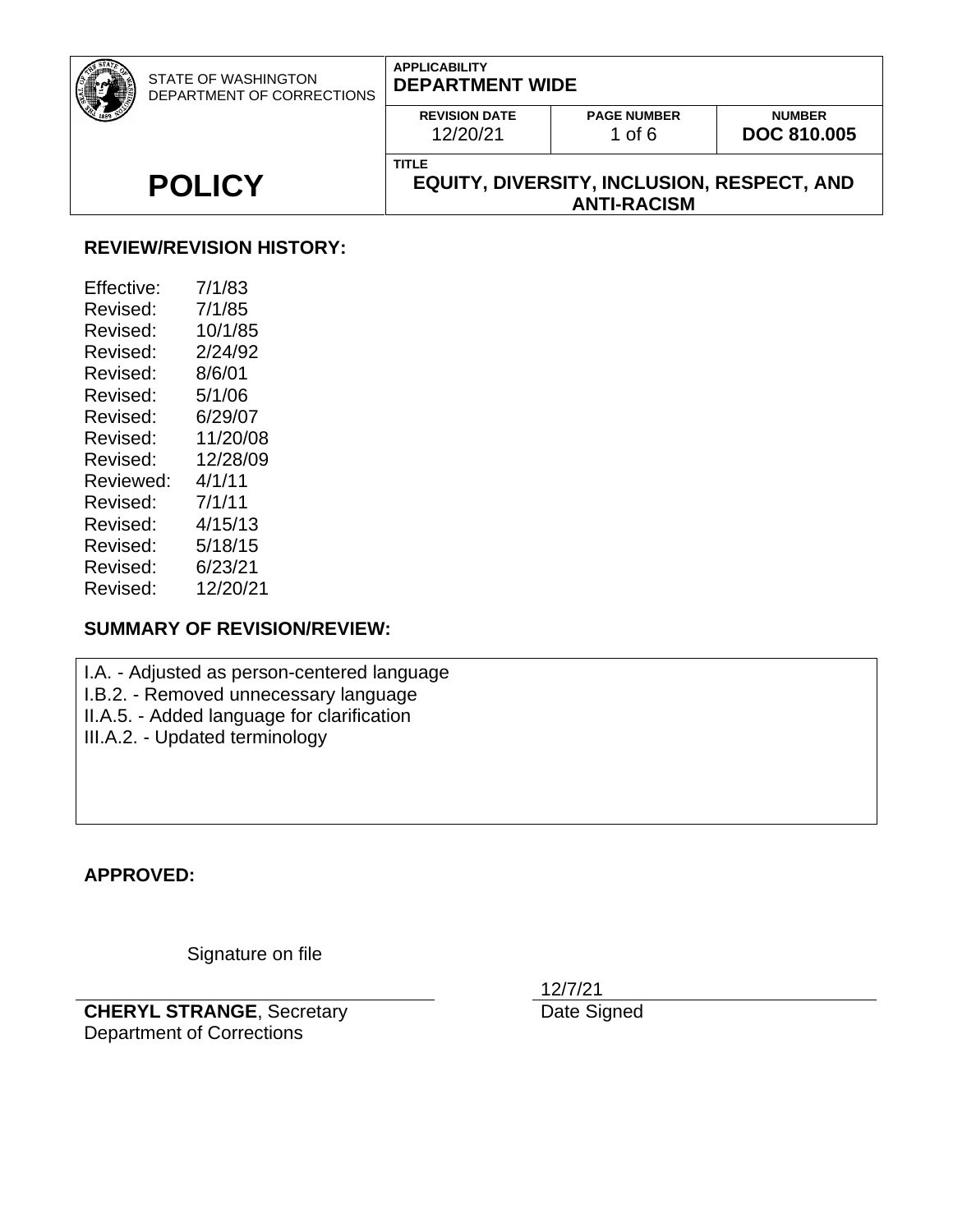|               | <b>STATE OF WASHINGTON</b><br>DEPARTMENT OF CORRECTIONS | <b>APPLICABILITY</b><br><b>DEPARTMENT WIDE</b>                                          |                                |                                     |
|---------------|---------------------------------------------------------|-----------------------------------------------------------------------------------------|--------------------------------|-------------------------------------|
|               |                                                         | <b>REVISION DATE</b><br>12/20/21                                                        | <b>PAGE NUMBER</b><br>$2$ of 6 | <b>NUMBER</b><br><b>DOC 810,005</b> |
| <b>POLICY</b> |                                                         | <b>TITLE</b><br><b>EQUITY, DIVERSITY, INCLUSION, RESPECT, AND</b><br><b>ANTI-RACISM</b> |                                |                                     |

## **REFERENCES:**

DOC 100.100 is hereby incorporated into this policy; [RCW 49.44.180;](http://apps.leg.wa.gov/RCW/default.aspx?cite=49.44.180) [WAC](http://apps.leg.wa.gov/WAC/default.aspx?cite=357) 357; Governor's [Executive Order 12-02;](http://www.governor.wa.gov/sites/default/files/exe_order/eo_12-02.pdf) DOC 810.800 Recruitment, Selection, and Promotion; DOC 840.100 Disability Accommodation and Separation; DOC 850.010 Administrative Investigations; DOC 850.015 Employee Wellbeing and Resources; DOC 850.625 Discrimination and Harassment; DOC 880.100 Corrections Training and Development; [Office of Financial Management State](https://www.ofm.wa.gov/sites/default/files/public/shr/Directives/WorkforceDiversityDirective.pdf) [Human Resources Directive 20-02;](https://www.ofm.wa.gov/sites/default/files/public/shr/Directives/WorkforceDiversityDirective.pdf) [Office of Financial Management State Human Resources](https://www.ofm.wa.gov/sites/default/files/public/shr/Directives/SHR-Directive-20-03.pdf)  [Directive 20-03;](https://www.ofm.wa.gov/sites/default/files/public/shr/Directives/SHR-Directive-20-03.pdf) [Collective Bargaining Agreements;](https://ofm.wa.gov/state-human-resources/labor-relations/collective-bargaining-agreements) Workforce Diversity Plan

## **POLICY:**

- I. The Department recognizes that:
	- A. Institutions, laws, and policies can create structures and oppressive systems.
	- B. Workforce equity and diversity helps address disparities among people from communities traditionally underrepresented and marginalized due to aspects of their identity (e.g., race, gender orientation, ability).
	- C. It is necessary to confront existing conscious and subconscious (i.e., implicit) bias to prevent a discriminatory and oppressive environment.
	- D. A respectful work environment is essential to workforce inclusion, and everyone deserves to be treated with respect, civility, and dignity.
- II. The Department has developed procedures to incorporate diversity, equity, inclusion, respect, and anti-racism into all business practices to align with the Department's [mission and values.](https://doc.wa.gov/about/agency/mission.htm)
- III. Discrimination is defined and complaints may be filed per DOC 850.625 Discrimination and Harassment.

## **DIRECTIVE:**

- I. General Requirements
	- A. Employees, contract staff, and volunteers will comply with this policy or be subject to appropriate corrective or disciplinary action, up to and including dismissal.
	- B. To recruit and retain a diverse workforce, the Department will maintain a Workforce Diversity Plan in compliance with state/federal requirements, which will: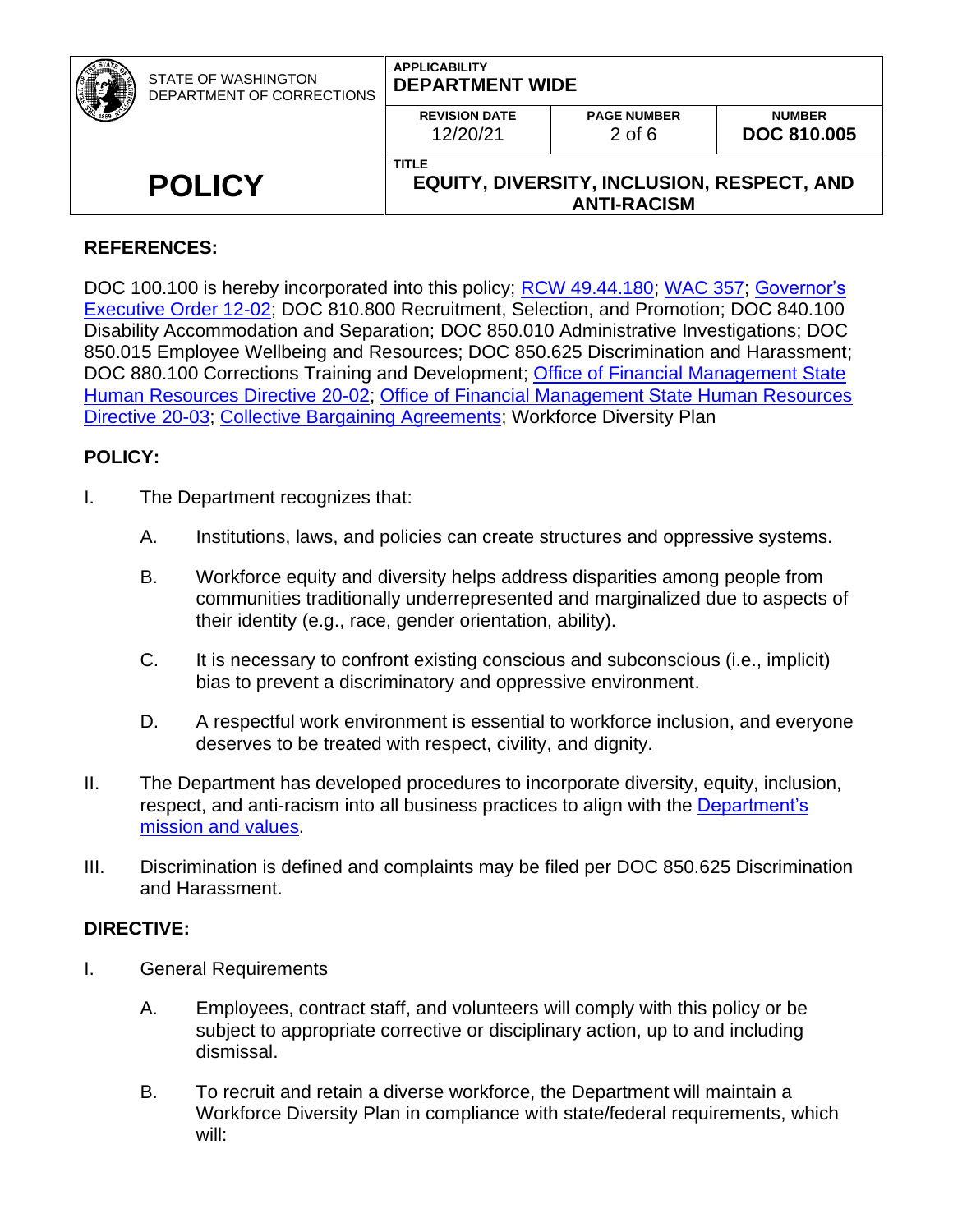STATE OF WASHINGTON

#### **APPLICABILITY DEPARTMENT WIDE**

| DEPARTMENT OF CORRECTIONS | PEL AINTHENT WIPE                |                                                                         |                                     |
|---------------------------|----------------------------------|-------------------------------------------------------------------------|-------------------------------------|
|                           | <b>REVISION DATE</b><br>12/20/21 | <b>PAGE NUMBER</b><br>$3$ of 6                                          | <b>NUMBER</b><br><b>DOC 810,005</b> |
| <b>POLICY</b>             | <b>TITLE</b>                     | <b>EQUITY, DIVERSITY, INCLUSION, RESPECT, AND</b><br><b>ANTI-RACISM</b> |                                     |

- 1. Identify, track, and report affirmative action/equal employment opportunity workplace demographic issues and develop goals/strategies to address them.
- 2. Be reviewed at least quarterly and updated as needed by Appointing Authorities, Equity, Diversity, and Inclusion employees, and appropriate stakeholders.
- 3. Be posted on the Equity, Diversity, Inclusion, and Respect page on the Department's internal website.
- II. Responsibilities
	- A. All employees, contract staff, and volunteers, regardless of position/rank, are expected to model the principles of equity, diversity, inclusion, respect, and antiracism by upholding the Department's values by:
		- 1. Treating others, including individuals under the Department's jurisdiction, with dignity and respect by valuing their life experiences.
			- a) Examples of respectful and disrespectful behaviors are provided in Attachment 1.
		- 2. Speaking up when they observe disrespectful behavior from others.
		- 3. Reporting ongoing or obvious disrespectful behavior to a manager/ supervisor or local Human Resources office.
		- 4. Recognizing conscious or implicit bias and how it can lead to ongoing discrimination and oppression.
		- 5. Providing input/feedback to challenge systems of privilege and oppression in policy and practice to Equity, Diversity, and Inclusion employees.
		- 6. Identifying and addressing microaggressions (e.g., subtle, intentional, or unintentional interactions/behaviors against a marginalized group) that communicate bias in the workplace.
		- 7. Recognizing the intent and impact of their words/behaviors in creating a respectful, anti-racist work environment.
		- 8. Completing equity and diversity training per DOC 880.100 Corrections Training and Development.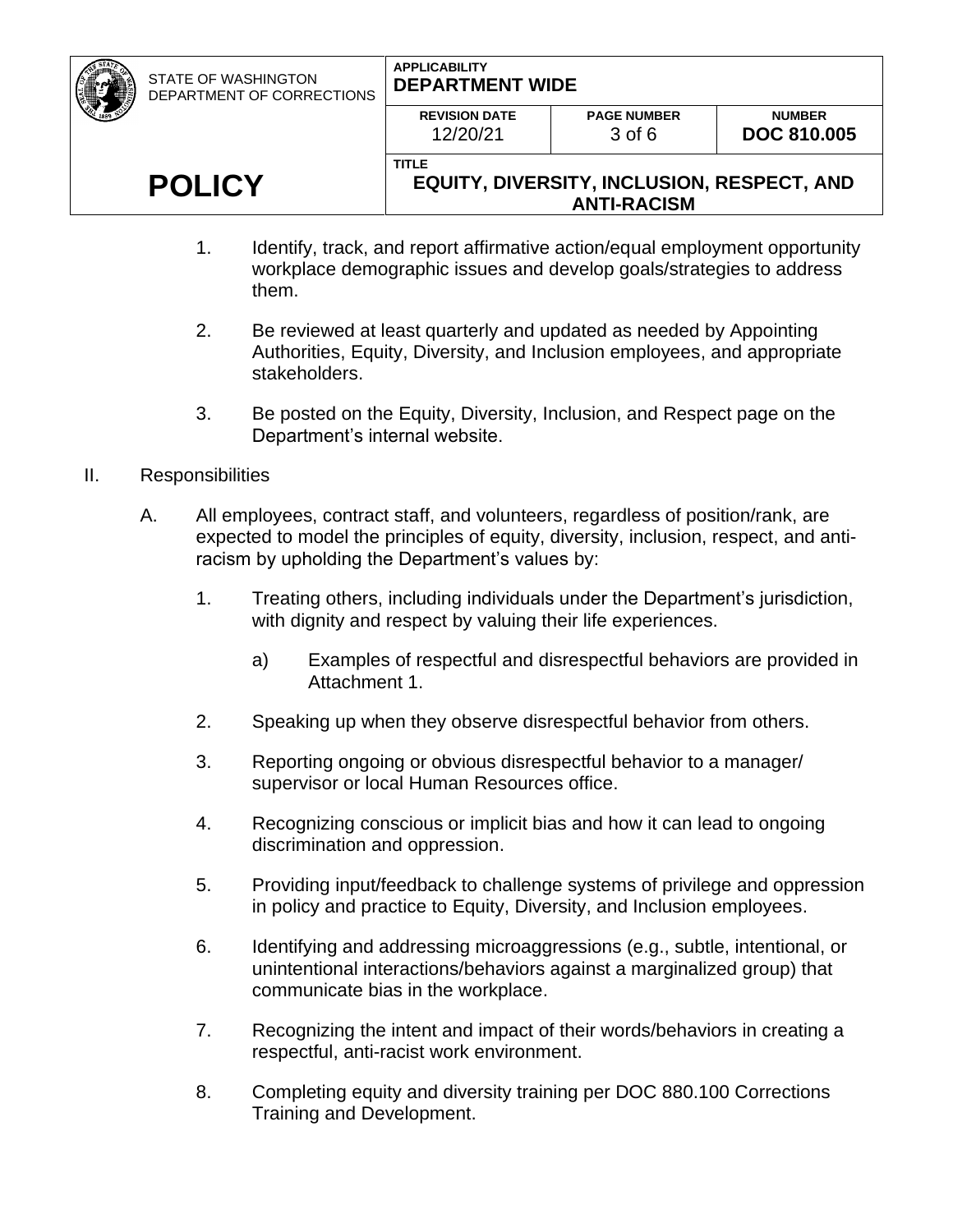| <b>STATE OF WASHINGTON</b><br>DEPARTMENT OF CORRECTIONS | <b>APPLICABILITY</b><br><b>DEPARTMENT WIDE</b>                                          |                              |                                     |  |
|---------------------------------------------------------|-----------------------------------------------------------------------------------------|------------------------------|-------------------------------------|--|
|                                                         | <b>REVISION DATE</b><br>12/20/21                                                        | <b>PAGE NUMBER</b><br>4 of 6 | <b>NUMBER</b><br><b>DOC 810,005</b> |  |
| <b>POLICY</b>                                           | <b>TITLE</b><br><b>EQUITY, DIVERSITY, INCLUSION, RESPECT, AND</b><br><b>ANTI-RACISM</b> |                              |                                     |  |

- 9. Using available resources per DOC 850.015 Employee Wellbeing and Resources.
- B. Employees, contract staff, and volunteers are encouraged to participate in training, activities, initiatives, and courageous conversations to learn and expand their knowledge on equity, diversity, inclusion, respect, and anti-racism.
- C. Managers and supervisors, in consultation with Human Resources, will:
	- 1. Engage in bias-free recruitment, hiring, and promotion practices per DOC 810.800 Recruitment, Selection, and Promotion including:
		- a) Promoting diversity, and
		- b) Considering inclusion and diversity outreach in recruitment activities.
	- 2. Cultivate an environment of respect by expecting and modeling respectful behavior in the workplace.
	- 3. Ensure an inclusive, respectful, and accessible work environment per DOC 840.100 Disability Accommodation and Separation.
	- 4. Encourage feedback and listen to employees when issues/complaints are raised and take appropriate action.
	- 5. Engage in initiating/promoting inclusive strategies to achieve workplace equity.
- D. Appointing Authorities/Executive Strategy Team members, in consultation with Human Resources, will:
	- 1. Cultivate an environment of respect by expecting and modeling respectful behavior in the workplace.
	- 2. Center equity, diversity, and inclusion in budgetary decision packages, legislation, decision-making, and allocation.
	- 3. Actively seek input/perspectives from internal and external stakeholders, including people from communities traditionally marginalized and underrepresented.
	- 4. Develop practices to promote accessible environments (e.g., facilities/ offices, communication, programs, technology, business opportunities) for all, regardless of ability, background, identity, or situation.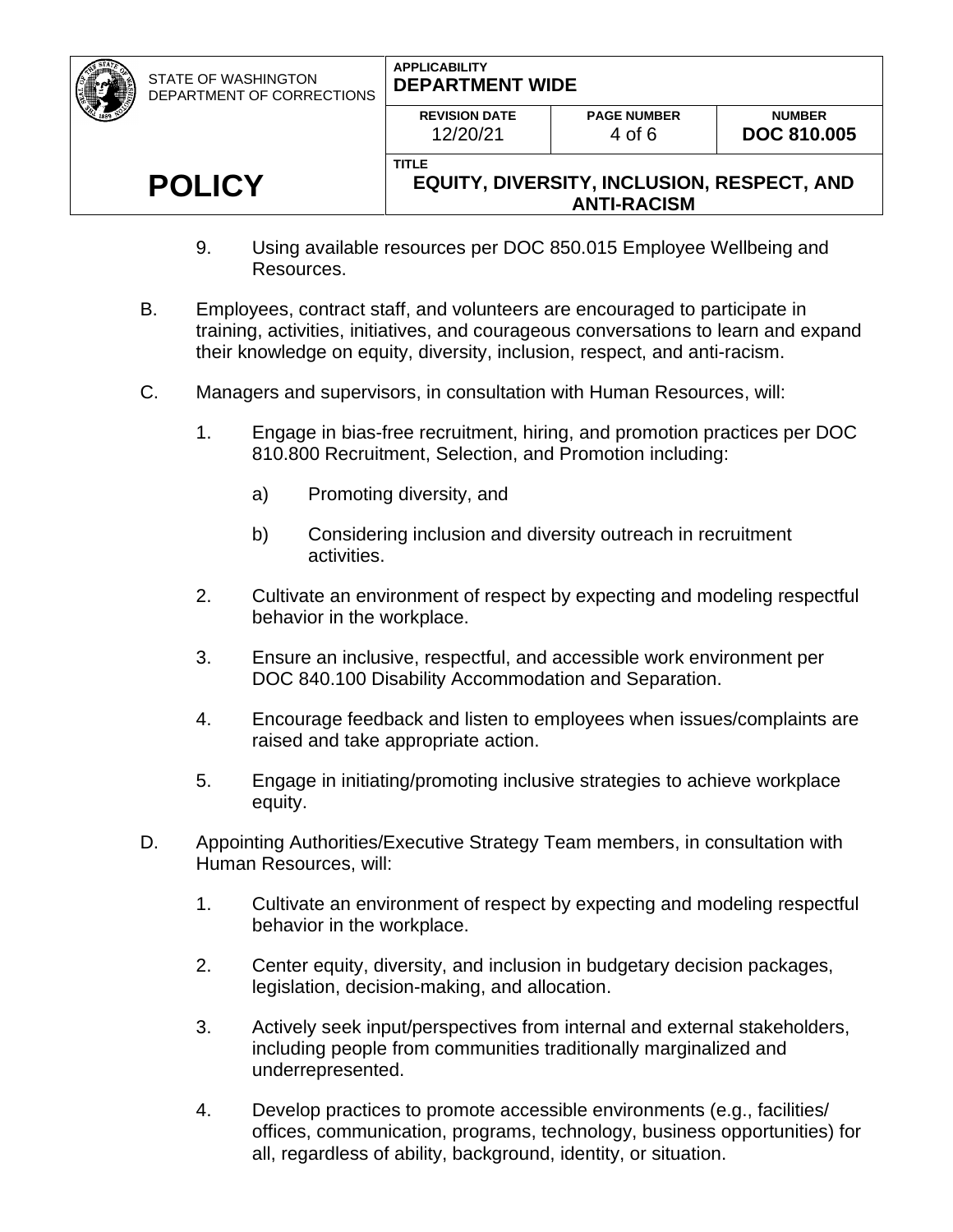STATE OF WASHINGTON

#### **APPLICABILITY DEPARTMENT WIDE**

| DEPARTMENT OF CORRECTIONS | <b>UCPARIMENI WIDE</b>           |                                                                         |                                     |
|---------------------------|----------------------------------|-------------------------------------------------------------------------|-------------------------------------|
|                           | <b>REVISION DATE</b><br>12/20/21 | <b>PAGE NUMBER</b><br>$5$ of 6                                          | <b>NUMBER</b><br><b>DOC 810.005</b> |
| <b>POLICY</b>             | <b>TITLE</b>                     | <b>EQUITY, DIVERSITY, INCLUSION, RESPECT, AND</b><br><b>ANTI-RACISM</b> |                                     |

- 5. Take specific action(s) to accomplish pay equity and the goals/strategies outlined in the Department's mission and the Workforce Diversity Plan.
- 6. Review and measure compliance with policy using data/criteria maintained by the Department.
	- a) Members will develop a resolution plan for themselves when deficiencies are identified.
- E. Appointing Authorities will determine the scope of investigation and appropriate action for ongoing or obvious disrespectful behavior per DOC 850.010 Administrative Investigations.
- III. Equity, Diversity, and Inclusion Councils
	- A. Equity, Diversity, and Inclusion Councils are established at:
		- 1. Each Prison,
		- 2. Each Reentry Center,
		- 3. Each Community Corrections section,
		- 4. Correctional Industries Headquarters, and
		- 5. Department Headquarters, to include internal and external stakeholders.
	- B. Equity, Diversity, and Inclusion Councils, together with the applicable Appointing Authority, will support the Workforce Diversity Plan throughout the year by:
		- 1. Providing insight and recommendations for the implementation and engagement of equity, diversity, inclusion, and anti-racist strategies/goals.
		- 2. Participating in recruitment events and local hiring panels.
		- 3. Sponsoring educational events/activities that foster equity, diversity, inclusion, and anti-racism in the workplace.
		- 4. Promoting and modeling equitable, inclusive, and anti-racist behaviors in the workplace.

## **DEFINITIONS:**

The following words/terms are important to this policy and are defined in the glossary section of the Policy Manual: Anti-Racism, Bias, Bullying, Disparaging Terms, Diversity, Equality, Equality vs. Equity, Equity, Inclusion, Marginalization, Privilege, Respect, Systemic/Structural/ Institutional Racism. Other words/terms appearing in this policy may also be defined in the glossary.